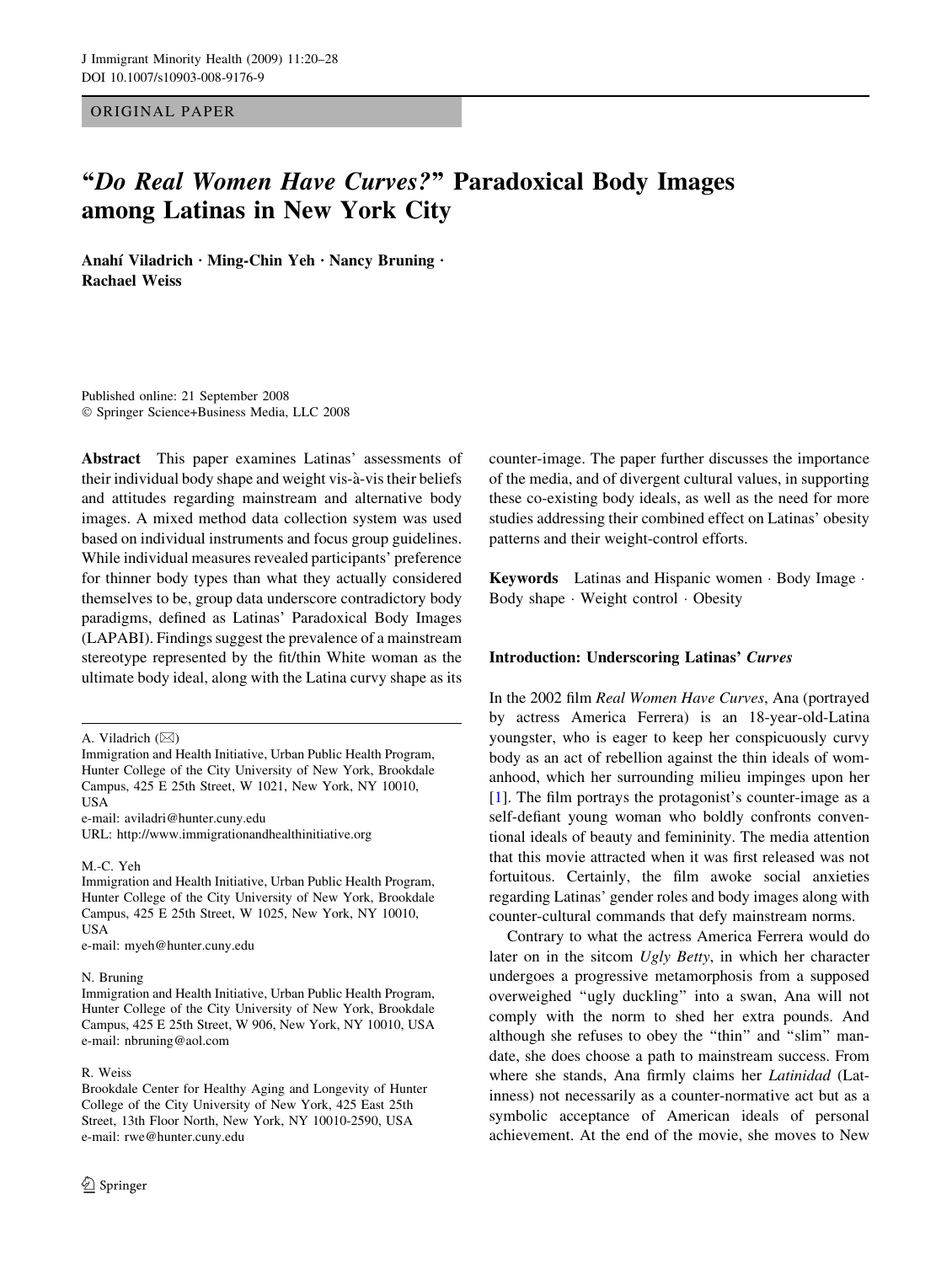York City to start college at Columbia University thanks to a well-deserved fellowship. Ana's farewell also leaves us to wonder about her future with the cute White guy in the story who, as it would become clear throughout the movie, not only did fall for Ana's spikey personality and determination but also for her curves. The underlying moral is of a Latino heroine conflicted by cultural norms (i.e., getting married as an ultimate heterosexual female ideal), unattainable models of femininity as promoted by conventional media, a drive to succeed intellectually, and the difficulties she encounters to navigate among all of them.

If, in the film, the stand taken by Ana to keep (and defend) her body shape and weight goes along with an ethnic aggiornated feminist assertion, in the real world her extra pounds are metonymies of a less optimistic reality. By the time the film was released, Latinos or Hispanics (these terms are used interchangeably here) had already become the largest minority in the United States. In recent years, Latinas/os have experienced the greatest increase in obesity prevalence of any population subgroups, with Latinas having higher obesity prevalence than their non-Hispanic white female counterparts [[2–4\]](#page-7-0). New health problems have made them major protagonists in rising chronic disease rates including type 2 diabetes, cardiovascular disease, hypertension, cancer, cerebrovascular disease (stroke), and premature death [\[5](#page-7-0), [6](#page-7-0)].

In this article, we examine Latinas' assessment of their actual and desired body shapes and weight vis-à-vis their beliefs regarding mainstream and alternative body images. Body image is usually defined as the way people perceive weight, body size and appearance [\[7](#page-7-0)]. As noted in the literature [\[8](#page-7-0), [9\]](#page-7-0) body image is a complex and multifaceted construct, and therefore most research has narrowed its dimensions to body dissatisfaction and body image distortions. Research shows an association between body dissatisfaction and distorted body images as predictors of obesity and eating disorders, including binge eating, excessive laxative use, cessation of all eating, and purging patterns across ethnic groups [\[10–16](#page-7-0)]. In addition, the effects of body image and body dissatisfaction on eating habits and disorders may go in opposite directions. In fact, distorted body images may make women believe that they are thinner than they really are, a faulty perception that can lead to underestimating weight-gain, and which has been associated with higher rates of obesity among Black women [[17\]](#page-7-0). Distortions in body image may also do the reverse by leading women to obsess over being fat, even when they are not, a pattern more typically found among White women suffering from eating disorders particularly anorexia nervosa and bulimia.

Until recently, most work on body image had been conducted among Whites, with Blacks and Hispanics usually being comparison groups (see Lovejoy for a critique [\[18](#page-7-0)]). Studies on weight concerns and body image have traditionally

underreported the prevalence of eating disorders among minorities in general, and women of color in particular, with findings on White women often generalized to all women [\[19](#page-7-0)– [21\]](#page-7-0). As noted in the literature, the myth of White, upper- and middle-class women as the only group suffering from body image dissatisfaction and eating disturbances is still prevalent in our society, in spite of evidence to the contrary [[22–25](#page-7-0)]. In addition, studies that do include Latinas generally sample young women with Latinas over age 35 being neglected [\[7](#page-7-0)].

The rising trend in overweight among minority women has prompted innovative studies on body image and body mass index (BMI) across ethnic groups [\[26\]](#page-7-0). This promising body of research has looked at the weight and eating habits of diverse ethnic minorities in the US to counteract the limitations of previous studies that only studied White– Black comparisons [\[9,](#page-7-0) [27\]](#page-7-0). This literature has addressed the impact of acculturative stress in predicting body dissatisfaction and bulimic symptoms [[28\]](#page-7-0), as well as the relationship between body image and health outcomes, such as depression and eating disorders among Latinas [\[29](#page-7-0)]. Yet, researchers still struggle to understand the specific factors that impinge on minority women's distorted body images and weight concerns [\[11](#page-7-0), [30](#page-8-0)], including the pressures Latinas experience from a competitive and individualistic job market versus traditional family norms [\[9](#page-7-0), [31\]](#page-8-0).

In this article, we utilize a mixed research methodology, which combines individual instruments and group guidelines, to examine some of the complex beliefs systems underlying Latinas' ideas and attitudes regarding body image, weight, and shape. We particularly explore conflicting body paradigms in tune with discordant female types shaped by the media and by Latinas' dissimilar cultural frameworks (e.g., the US versus their culture of origin). In the end, we coin the term Latinas' Paradoxical Body Images (LAPABI) to refer to the tensions that permeate Latinas' contradictory body ideals, a fact that calls attention to growing obesity trends and the rise of eating disorders, mostly bulimia and anorexia, in this population. We now turn to the findings drawn from the analysis of the literature on Latinas and body image.

## Uncovering Body Paradoxes

The literature reports conflicting findings regarding Latinas' body image and body satisfaction. One stream of research suggests that Latinas are more accepting of heavier female figures, and thus suffer from less body dissatisfaction than do white women [\[13](#page-7-0), [32](#page-8-0)]. In fact, body dissatisfaction and low body esteem have been found to be higher among White women than among Latinas and other ethnic minority women [\[13](#page-7-0), [33](#page-8-0)]. Proponents of this trend argue that cultural differences in self-perception of obesity/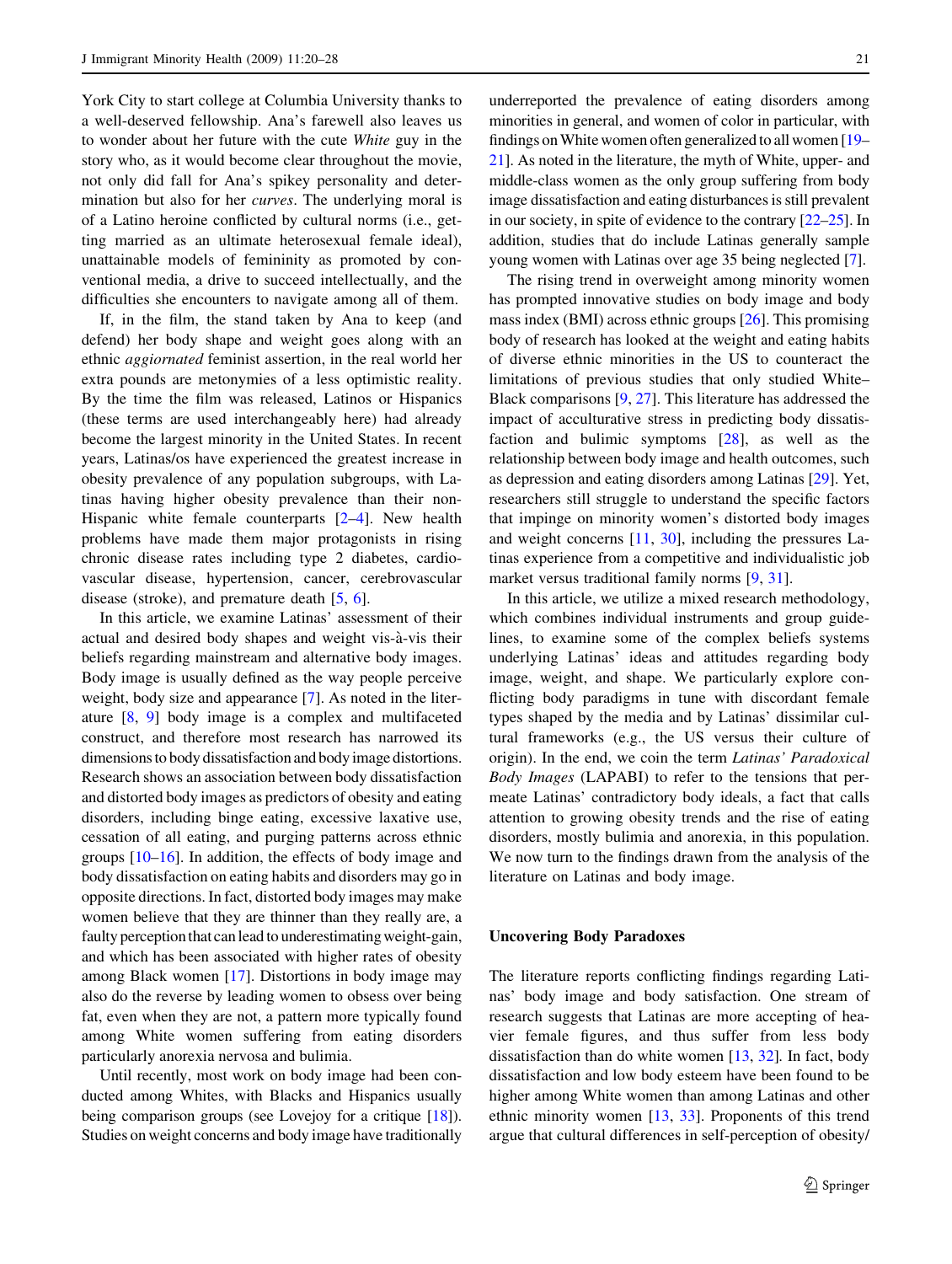overweight help explain variations in obesity prevalence across populations. Non-Euro-American cultures of origin are assumed to not be fixated with ultra thin ideals, and therefore able to provide individuals with more realistic options of physical types [\[11](#page-7-0)]. Consequently, minorities in the US would supposedly be less concerned with body image and feel more attracted to larger silhouettes than whites [\[34](#page-8-0)]. These findings are supported by the underlying notion of ethnic protective factors, including specific cultural traits, which would keep Latinas from becoming vulnerable to mainstream values [[34\]](#page-8-0). Protective cultural factors specifically include appreciation of a physiologically healthy bodysize, stable family and social structures, and emphasis more on personality than on physical appearance [[11,](#page-7-0) [24,](#page-7-0) [35](#page-8-0), [36](#page-8-0)]. For example, a study on the impact of young Cuban women's eating disorders found that close ties with the Cuban community and culture, including primary use of Spanish language at home and frequent consumption of Cuban meals, were associated with lower and less problematic scores on the Eating Attitudes Test [[37\]](#page-8-0).

A very different line of research argues that Latinas face similar, if not greater, concerns regarding body image, low self-esteem, body shame, and fear of weight gain than their White counterparts [[38,](#page-8-0) [39\]](#page-8-0), with studies reporting comparable levels of weight concern and body dissatisfaction in both populations [\[29](#page-7-0), [34](#page-8-0)]. Goodman [\[40](#page-8-0)] found that Latinas present greater body satisfaction than do White women, but equal levels of eating disorders. Cachelin and colleagues [[2\]](#page-7-0) noted that after controlling for age, BMI, and education, Latinas, and White women suffered similar levels of body discrepancy. In a study on body image attitudes among Guatemala-American women and their White female counterparts, Franco and Herrera [\[41](#page-8-0)] found that although the former group stated more positive attitudes toward obesity, they reported greater body dissatisfaction than did the latter group. Age and degree of acculturation stress also appear to be related to Latinas' distorted body images with second-generation Latina women, who are also less susceptible to cultural protective factors, being more stressed about weight than their first-generation peers [[42\]](#page-8-0).

Researchers also argue that higher prevalence of obesity/overweight in Latinas has led to the faulty perception that Hispanic culture is more tolerant of heavy figures, although Latinas actually experience similar body image problems to their White peers [\[2](#page-7-0), [38\]](#page-8-0). Similarly, Root [[24\]](#page-7-0) notes that the impact of pervasive racism may preclude early diagnosis of eating disorders among women of color. In sum, despite the fact that Latinas face a disproportionate burden from obesity, the interaction of obesity/overweight prevalence and body image is less apparent. While some studies conclude that Latinas are closer to White women in terms of ascribing to ultra-thin Caucasian norms, research has underscored the cultural protective effect that pinpoints Latinas' acceptance of more sizeable curvy ideals. In the following pages, we uncover some of the possible roots of these intriguing, albeit conflicting, research findings.

#### Study Design and Methods

Six focus groups of Latinas were conducted in New York City, between late Summer 2006 and early Spring 2007. Study participants were recruited through flyers posted at local churches, grocery stores, health clubs and e-mail bulletin boards, as well as through word-of-mouth. All sessions were held in private classrooms located in public educational facilities in the neighborhood of Washington Heights, in upper Manhattan, to which all women had easy access. Individual questionnaires were filled out at the beginning of the session to collect women's self-reported weight and height; basic sociodemographic characteristics, such as age, education, income and marital status; and body shape-related questions. The body shape rating scale consisted of nine female silhouettes ranging from very thin (1.0) to very heavy (9.0), and was used to assess the following four items: (1) the participant's current size and shape, (2) the size and shape the participant would most like to be, (3) the size and shape that the participant feels is most attractive, and (4) the size and shape the participant feels that men find the most attractive (see Fig. [1\)](#page-3-0). These measures estimated whether body satisfaction in Latina women varied as a factor of their BMI and level of physical activity.

The focus group interviews were divided in two sections. The first addressed participants' cultural and personal factors related to their perceptions of body weight and shape, including their body satisfaction vis-à-vis their weight control efforts. Specific themes included women's concerns about gaining weight, their strategies to keep an optimal weight, their perceived gender and ethnic differences in terms of body shape and optimal weight, women's past and present experiences with weight control, and their perceived obstacles to maintaining an optimal weight. The second part of the group interview addressed participants' beliefs and practices regarding physical activity, including their motivations to be physical active and the barriers they experienced to engaging in regular physical activity (e.g., structural, cultural, and personal).

This project received Institutional Review Board (IRB) approval from Hunter College and participants signed a consent form and were compensated for their time. All sessions were conducted in English and were led by team members with experience in facilitating focus group interviews. Each session lasted approximately 1.5–2 h and was tape-recorded for later transcription and content analysis. Individual questionnaire data were entered into Excel before being exported to SPSS for analysis. ANOVA and t-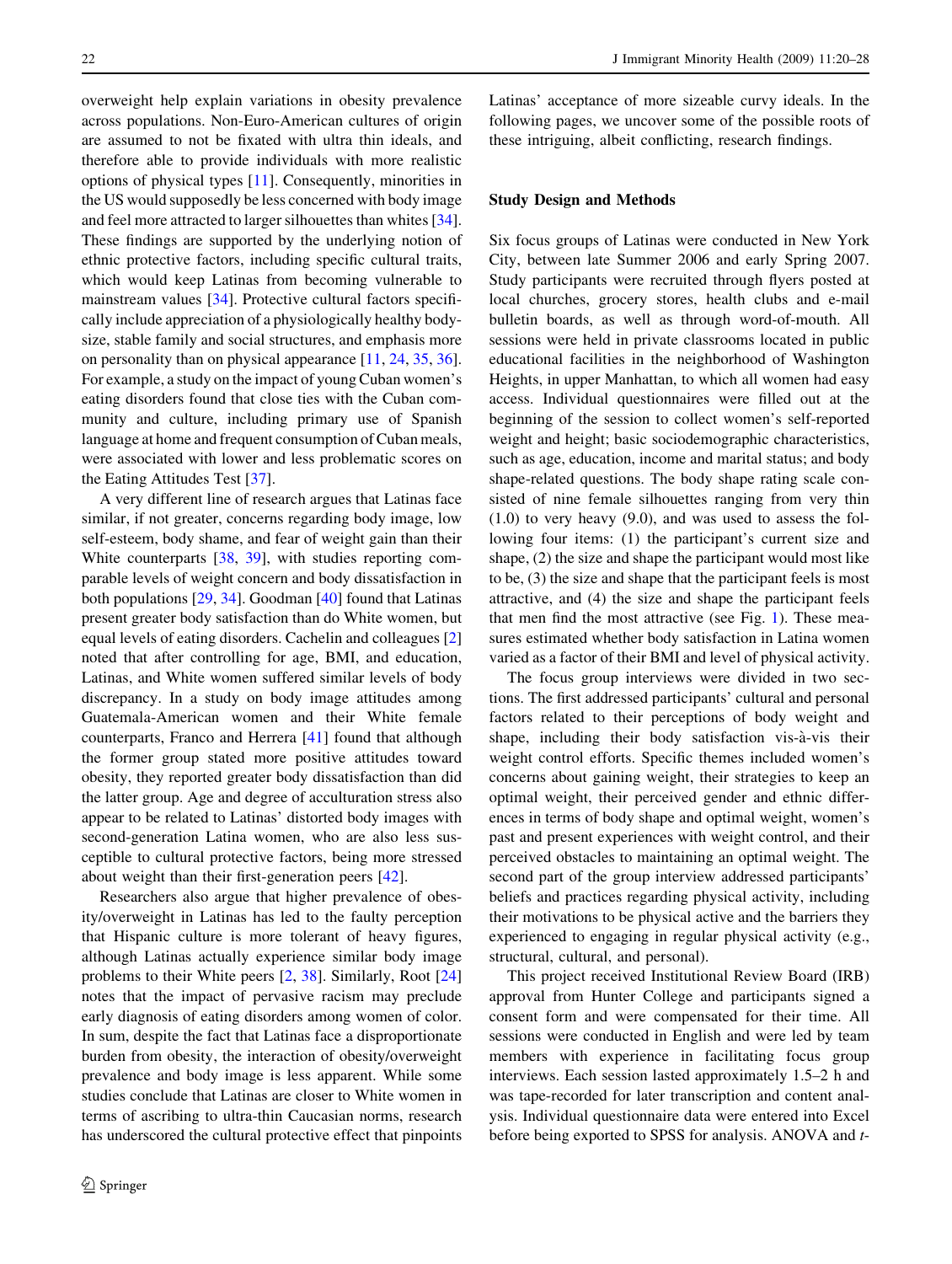<span id="page-3-0"></span>

Which of the above figure drawings best represents:

1. Your current size and shape?

2. The size and shape you would most like to be?

\_3. The size and shape you feel is most attractive?

4. The size and shape you feel men in general find most attractive?

Fig. 1 Body shape scale

tests were performed to test group significance at  $P < 0.05$ level. Focus group data were transcribed, entered as text, and then coded using QSR NVivo software. Focus group transcripts were carefully analyzed by two researchers on the team who identified recurrent themes, both within and across groups. Detailed codes were organized along four general categories that included: women's concerns about gaining weight, external pressures to keep an optimal weight (media and family), body and weight satisfaction, and main paradigms influencing body size and shape.

### Study Findings: Quantitative Results

A total number of 44 women participated in the focus groups. Seventy percent of the study participants were foreign born, with a majority from the Dominican Republic (47.7%, see Table 1). The average age was 38.7 years old and almost 90% had completed some college or above. In addition, the mean BMI was  $27.5 \text{ kg/m}^2$ , with approximately 55% being overweight or obese. Analysis revealed significantly heavier mean scores for participants' current body size  $(4.4 \pm 1.3)$ as compared to their desired shape  $(3.1 \pm 0.8)$ , the shape they believed to be most attractive (2.9  $\pm$  0.7), and the shape thought to be most attractive to men  $(2.8 \pm 0.9)$  $(2.8 \pm 0.9)$  $(2.8 \pm 0.9)$ . Table 2 shows the results of body shape scores by BMI patterns.

Results indicate a self-identification with higher current body size among obese women compared with overweight and normal weight participants. Findings also revealed a

|  |  | Table 1 Participant demographic results |  |
|--|--|-----------------------------------------|--|
|--|--|-----------------------------------------|--|

| Category                    | Sample $(n)$   | Percent $(\% )$ |  |
|-----------------------------|----------------|-----------------|--|
| Foreign born                | 31             | 70.5            |  |
| Dominican Republic          | 21             | 47.7            |  |
| Mexico                      | 2              | 4.5             |  |
| Other                       | 8              | 18.2            |  |
| Born in US                  | 13             | 29.5            |  |
| Age (Mean $38.7 \pm 10.7$ ) |                |                 |  |
| Age 18-30                   | 13             | 31.7            |  |
| Age 31-45                   | 15             | 36.6            |  |
| Age 46 plus                 | 13             | 31.7            |  |
| <b>Education</b> level      |                |                 |  |
| Completed high school       | $\overline{4}$ | 9.3             |  |
| Completed college           | 30             | 69.8            |  |
| College plus                | 9              | 20.9            |  |
| Marital status              |                |                 |  |
| Married                     | 9              | 20.5            |  |
| Single                      | 21             | 47.7            |  |
| Other                       | 14             | 31.8            |  |
| Income level                |                |                 |  |
| Less than $$25,000$         | 11             | 25.6            |  |
| \$25,000-50,000             | 20             | 46.5            |  |
| More than \$50,000          | 12             | 27.9            |  |
| BMI (Mean $27.5 \pm 7.0$ )  |                |                 |  |
| Normal                      | 19             | 45.2            |  |
| Overweight                  | 12             | 28.6            |  |
| Obese                       | 11             | 26.2            |  |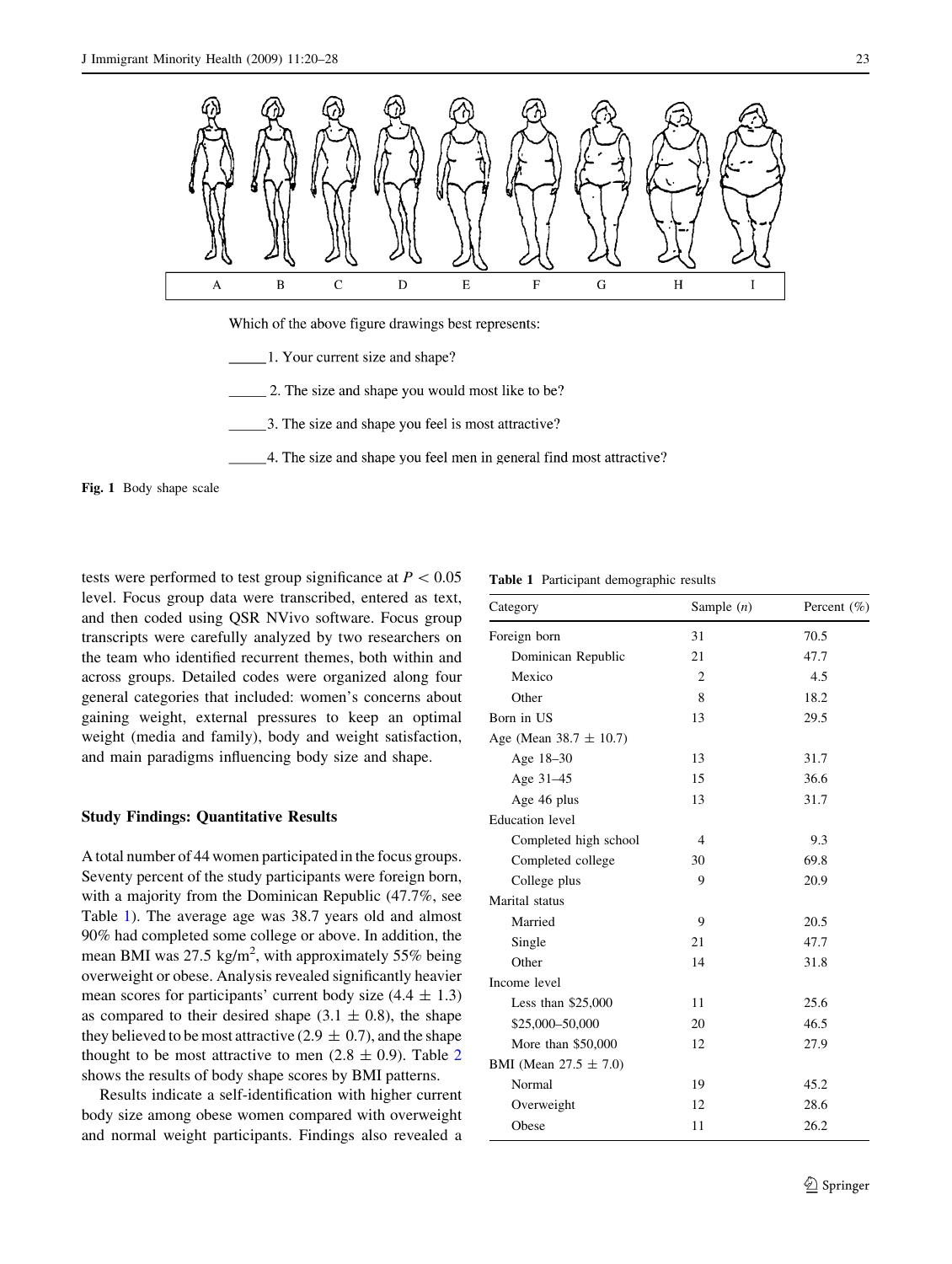<span id="page-4-0"></span>Table 2 Participants mean body shape scores by body mass index

| BMI           | BS 1 | BS <sub>2</sub>                                                     | BS <sub>3</sub> | BS <sub>4</sub> |
|---------------|------|---------------------------------------------------------------------|-----------------|-----------------|
| Normal weight |      | 3.5 ( $\pm$ 0.8) 2.7 ( $\pm$ 0.6) 2.7 ( $\pm$ 0.7) 2.9 ( $\pm$ 0.9) |                 |                 |
| Overweight    |      | 4.8 $(\pm 1.0)$ 3.1 $(\pm 0.6)$ 2.8 $(\pm 0.7)$ 2.7 $(\pm 0.8)$     |                 |                 |
| Obese         |      | 5.7 ( $\pm$ 1.0) 3.9 ( $\pm$ 0.7) 3.4 ( $\pm$ 0.7) 2.8 ( $\pm$ 1.1) |                 |                 |

statistical variation in body shape rankings between normal weight (BMI  $\lt 25$ ) and obese (BMI  $\geq 30$ ) participants, and between overweight (BMI 25–29) and obese participants. Normal and overweight women wanted to be slimmer and felt that a slimmer figure is more attractive than did the obese women. Also, normal and overweight women preferred smaller shapes and felt that a slimmer figure is more attractive than did obese women. Interestingly, women of all three-weight categories shared a similar view point of the body shape most appealing to men; they all thought that a slim body size (with a score of about 3 on the body shape scale) is most attractive to them. Those who participated in monthly or yearly (infrequent) vigorous exercise reported statistically thinner current and desired body shapes, than did those who did not know or did not answer.

#### Qualitative Assessments of the Impact of Media Images

In agreement with the quantitative results that suggest participants' overall desire to be thinner, women's remarks about body image and their weight-control efforts spontaneously emerged during the group interviews, even before specific questions were addressed. When asked about the reasons for women wanting to control their weight, participants from all groups stressed the role of the media in influencing their attempts to look good, along with the concomitant pressure to fit to mainstream standards. Although generally participants acknowledged the unrealistic expectations set by media images of ultra-thin women, most conveyed that these representations exerted an omnipresent pressure to judge their own weight and shape, along with their on-and-off efforts to lose weight. The ultimate social stereotype was summarized in being thin, tall and White. In participants' own words:

Participant 1, group 2: I think the media has an immense part to do with it. I mean, on TV and in the magazines and what you see is these thin women, you know, it's the same thing over and over. On TV and shows it's the same thing, it's the same look, it's the same size... Moderator: Regardless of race and ethnicity?

Participant 1: Oh now, I mean, it's usually White, it's usually thin, it's usually bigger chested, bigger breasts… Like that's constantly what you see on TV shows. So if you see that, I mean Barbie, HELLO! Like Barbie alone, you know, that's what little girls always want [these] Barbies. And they always want the White Barbie with the blue eyes and blonde hair, and none of them like the darker Barbie! So it's something that girls see from the very beginning and it's almost near impossible to control because, what are you gonna do? I mean, you have little kids watching TV all the time…

Moderator, group 1: So you agree that those models you get from magazines…

Participant 1: Oh yeah! They put a lot of pressure.

Participant 2: On Desperate Housewives, they are so skinny I mean…''

Participant 1: They are desperate because they are hungry!

Participant 2: Yeah I know.

A second aspect that emerged from the focus group data relates to the ubiquitous nature of the ''American'' type, usually defined as the White models that sell in magazines and TV shows.

Moderator, group 2: What is the American type? Participant: Skinny, big breasts. You know your thighs are supposed to be smaller than your top, and very, very skinny as opposed to a lot of the Latina women you know. Your thighs are kind of shaped bigger than the top of your body and that kind of thing

Although participants acknowledged the impact of the thin ideal on how women judged themselves compared to others, most appeared to be conspicuously aware of the distortion between media and reality. We now turn to the analysis of curvier body ideals that also emerged from the focus group data.

# From Coca-Cola Shaped Gals to Shrinking Violets: The Rise of Latinidad

In spite of mainstream images that privilege thin women as the ideal to be sought, most participants acknowledged that slowly, but increasingly, alternative body types have been capturing the public imagination. Not surprisingly, the rising visibility of Latinas in public media has corresponded to the increasing typecasting of rounded beauties, Jennifer Lopez (J-Lo) being a case in point. Only a few years ago, her prodigious backside catapulted her rise to stardom, and what she called a ''guitar body'' became the counter-stereotype of her less endowed American peers [\[43](#page-8-0)]. Some participants specifically referred to J-Lo as the counter-stereotype that has recently opened new spaces for alternative body types in public media:

#### Participant 1, group 4:

That's really changed though [referring to the slim norm]. I guess it's kind of like it started with J-Lo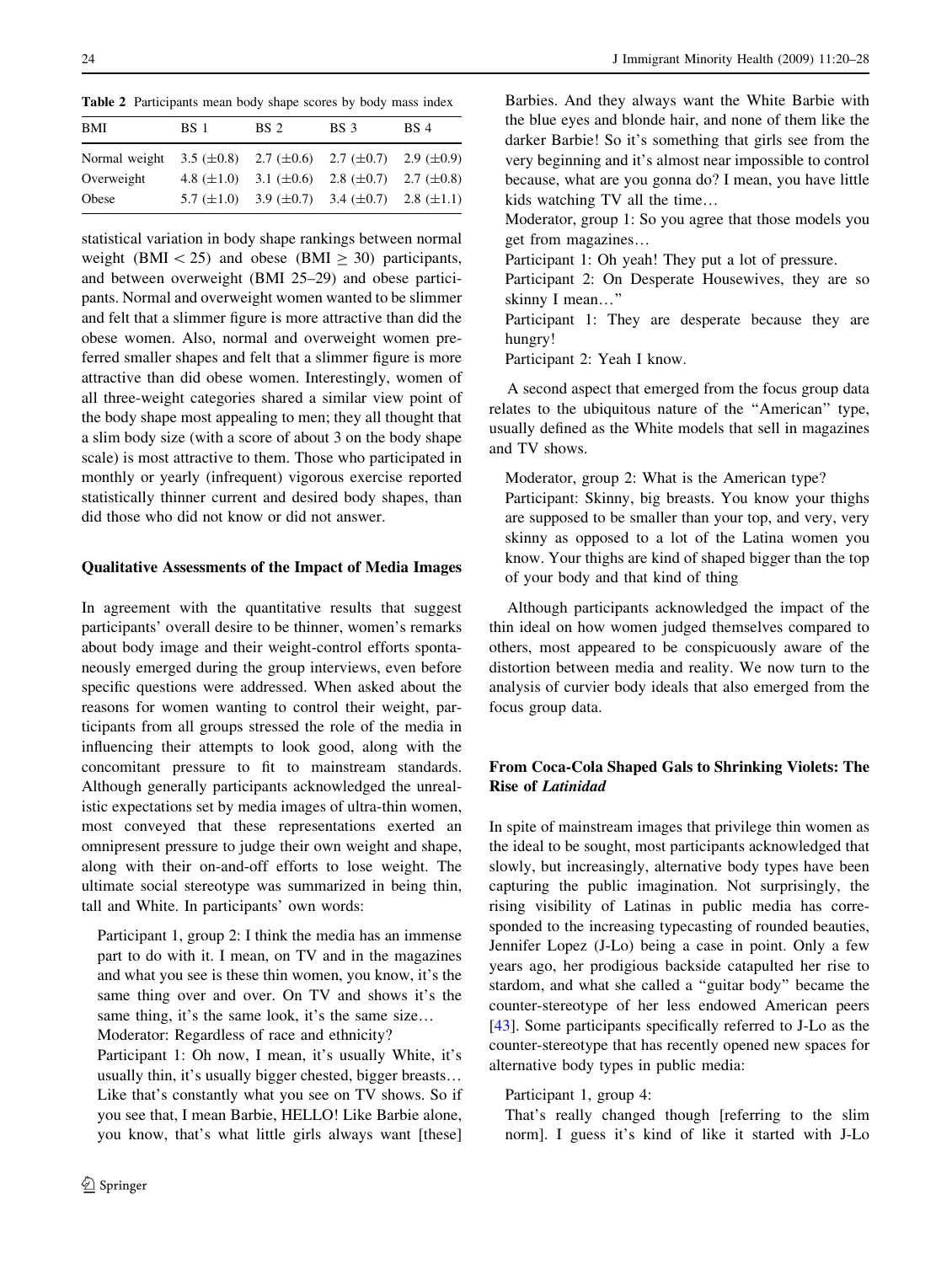because she's in the mainstream and look at her: she obviously has hips! So now you're seeing, like… It's weird: you start to see Caucasian and Asian girls that now are going to the gym to work it out [their butts]. They even have butt implants. They're willing to go buy what they didn't want before. That used to be discriminated against!

A remarkable discrepancy emerged from the way in which women saw themselves versus how they thought men wanted them to be. As noted earlier, results from the body shape rating scale indicated that most participants (regardless of body weight) believed that men preferred a very thin body type. However, focus group data revealed an overall belief that Latino men like curvier types. In fact, most participants noted that Latino men like women ''who have shape" and "curves" rather than thin ones. One participant even explained that men's disparate preferences would lead her to change her body weight and shape accordingly:

Participant, group 5: We control ourselves to look better for them [men]. I think. I'll just say quickly that I'm small and I get more attention from White men and if I'm thicker I get more attention from Latino darker men. So it's like… Well, do I want to be with a White man now or do I want to be with a Latino? When I stopped growing, and I stopped growing at 5'4", I reached 181 pounds and I was much, much thicker and it was like: Oh! The guys used to love it! I mean the Latino darker males. I have dated Asian males, but I find that the White males like me to be small and I seem to attract more [of them] if I'm really skinny. I do find a difference in the way I'm treated and it's like with whoever I end up with, I have to kind of think: 'Okay, how do they need me and what they're attracted to, and how can I perpetuate that?' So, if I met you in a much heavier state and you seemed to like that, then I try to be that for you….

Alternative body ideals also emerged when participants reflected upon mainstream media images vis-à-vis different body types being more acceptable in their cultures of origin. Participants marked a clear distinction between Caucasian/White body types and the Latina body shape, graphically symbolized by the ''apple'' White figure versus the ''pear-shaped'' Latina type:

Participant 1, group 6: Another thing that's different from Caucasians. I think Latinas, yes, they eat a lot of things but they're more flexible with their curves. You can be thin but there needs to be curves there. But I think Caucasians like Kate Moss, which is like a thin rail, and it's straight… And my friends… they don't want to look like that. They don't want to look like a supermodel with no curves.

Moderator, group 6: As Hispanic women the norm is what?

Participant 3: Curves. A pear-shaped woman. Yeah, it's funny because I was with a friend of mine and she was getting her wedding dress put on, and me and another one were looking at this woman, Caucasian. She looked so good in her dress because she had curves, and me and my friend were commenting on it. She couldn't hear us but the first thing she complained about was: 'Oh my God: look at these hips!' And me and my friend told her: 'Are you kidding me? We were just talking about how good you look in that dress because you have hips.' I think for us, it's to our advantage. It's like curves are a good thing. Like it's not necessarily a horror.

Indeed, and despite of the acceptance of the ''thin norm,'' participants acknowledged the increasing recognition of alternative body types, including the pear-shaped type:

Participant 4, group 2: You know I have friends who are Latina, I have friends who are White… but when it comes to my Latina friends, you know: Yeah! They have curves! And she's like: Yes, I'm shapely… When it comes to my friends that are White, they are always trying to hide certain things when they go to clubs, and they don't dance. At least that's what comes to the way they use their body, this is what I've seen….

Participant 1, group 3: And you must have all heard about the Dove program, how the Dove commercials [show] about true beauty. And it says basically like: what's beautiful for you is not beautiful for me. You know, and it's all about kind of like self-image and stuff. I actually have the privilege to meet with them and to talk to them about it, because I was planning this thing for them to come to the school to talk to girls and to talk to guys.

# Discussion: Narrowing the Gap Between Contradictory Findings

Among study participants, contradictory body images seem to be alive as well. While most reflected on the general pressure they feel to stay thin, they also contested this norm by pointing out Latinas' preferences for curvier types. And although participants acknowledged the pervasive influence of mainstream ideas that privilege slim and thin types, they also challenged those paradigms by subscribing to curvier body types and by opposing the idea that one sizefits-all. These results draw attention to the ''double-edge'' that many Latina women must deal with, as they endure a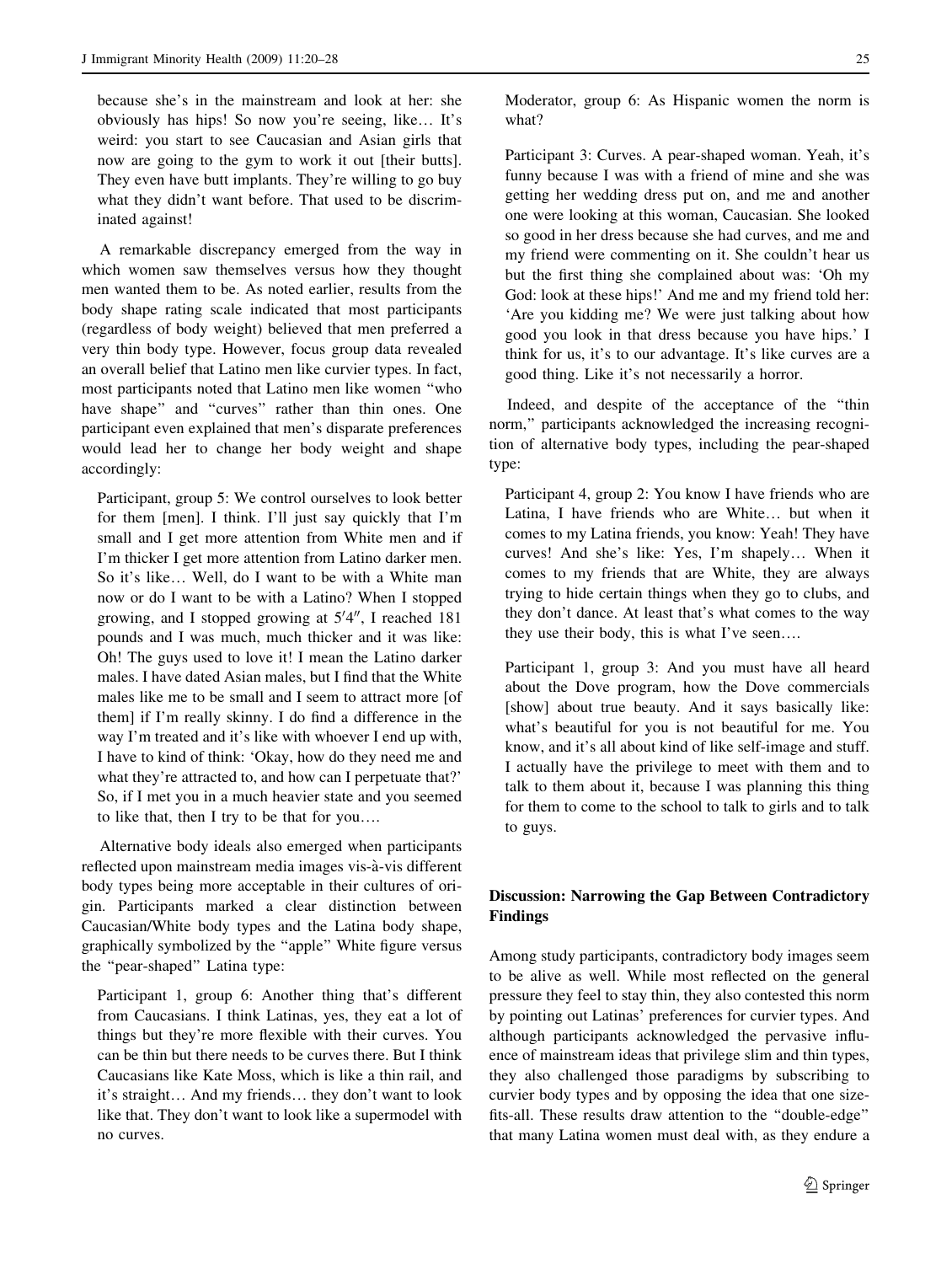conventional culture that privileges excessive thinness visa`-vis alternative messages that promote full-rounded bodies. These results concord with the conflicting findings reported by the literature reviewed earlier. Indeed, although participants showed discordance with their actual body shape compared to what they would like to be, they supported counter paradigms more permissive of fuller body types [[20,](#page-7-0) [44\]](#page-8-0).

Against simplified bicultural notions that place Latinas amidst two opposed cultural domains (mainstream American norms versus the culture of origin), our research has underscored a more comprehensive picture. On the one hand, mainstream Latina images comply with an Anglo type of beauty; while on the other, subaltern cultural streams are channeled via voluptuous icons more in tune with *real* women in *real life*. We argue that these contradictions are a reflection of overlapping social and cultural constructs that pervade Latina ideals in society. These results are also consistent with growing research that shows that alternative media messages portray a broader span of Latinas' images including fuller bodies and larger sizes [[7,](#page-7-0) [40\]](#page-8-0). Our findings also accord with a large body of literature that points out the power of western values, and particularly the media, in setting unrealistic slender standards leading to body dissatisfaction [[8,](#page-7-0) [45\]](#page-8-0). Among Latinas/os, cultural frameworks that associate being healthy with having a curvy shape appear to be dissonant with a media culture obsessed with images of abnormal thin models [[24,](#page-7-0) [46](#page-8-0)].

Nevertheless, our findings do not explain to what extent the conflicting body paradigms presented above influence women to either lose or gain weight. As noted earlier, the mainstream command to stay thin could actually be counter-effective in helping women to keep a normal weight by setting impossible standards. At the same time, the cultural acceptance of curvier body types could help encourage (and justify) women's overweight and obesity trends. Cultural factors that may protect some groups may become a risk factor for others, as it has been found among African Americans whose positive body image correlate with high obesity prevalence [[18\]](#page-7-0). In other words, being curvy is not necessarily synonymous with being healthy. In one of our participant's words: ''I think what we Latinas don't realize is that you can be curvy and thick and full versus just being curvy because you are overweight or gaining weight'' (participant 1, group 6).

In sum, being curvy but not fat may be a path for some, but the fine line between the two is not easily drawn either by those who carefully study this tension or by the women who experience it. And, although there is no conclusive evidence on the mechanisms through which media images influence women's body satisfaction and eating behaviors, studies consistently report a strong correlation between the two [\[8](#page-7-0), [47](#page-8-0)]. Finally, and despite the fact that mainstream media have steadily become more inclusive of Latinas and Latinos, these remain the most underrepresented segment in non-Spanish language mass media and the most under-represented population among major minority groups in the US magazine advertisement [[7,](#page-7-0) [48](#page-8-0)].

#### Conclusions and Future Steps: Beyond Body Paradoxes

The findings presented here provide firsthand glimpses into Latinas' beliefs regarding body image, including differences between what is considered expected and possible. As revealed by the quantitative data, all participants reported a preference for thinner body types than what they actually considered themselves to be. Although overweight and obese women were more lenient toward bigger body types, all women were conspicuously aware of the mainstream American norm that privilege thinner body types as the predicament to which women should subscribe. Nevertheless, our qualitative analysis also shows that participants acknowledged the acceptance of heavier and curvier body types, in accordance with Latino/a paradigms that are more in tune with fuller shapes. These results also suggest how different (and even contradictory) body ideals can co-exist among Latinas. In the end, our coining of the term LAPABI has turned into a working hypothesis that will be the focus of future research and testing.

Still, what we know about the relationship between body image and body satisfaction among Latinas is far from conclusive. Further quantitative and in-depth qualitative work should focus on the multiplicity of Latinas' experiences in the United States, while including multidimensional frameworks to encompass the role of race/ ethnicity, class and social status, national origin, migratory histories (first and second generation), and sexual orientation. Conspicuously, although the social sciences and health literature have consistently reported a relationship between social class (SES) and body type [\[49](#page-8-0)], most studies overlook SES as a determinant of intra- and interracial and ethnic differences. Unless differences in SES are taken into account, research cannot conclude that disparities in body-size preferences are solely based on ethnic differences [[2,](#page-7-0) [9\]](#page-7-0). More work is also needed on the cultural protective factors against distorted body images and eating disorders, including media messages tailored to diverse racial/ethnic groups [[11\]](#page-7-0).

Health messages should challenge a uniform model of womanhood, which may have a negative impact on Latinas' efforts to control weight. The promotion of more realistic body types that are in tune with women's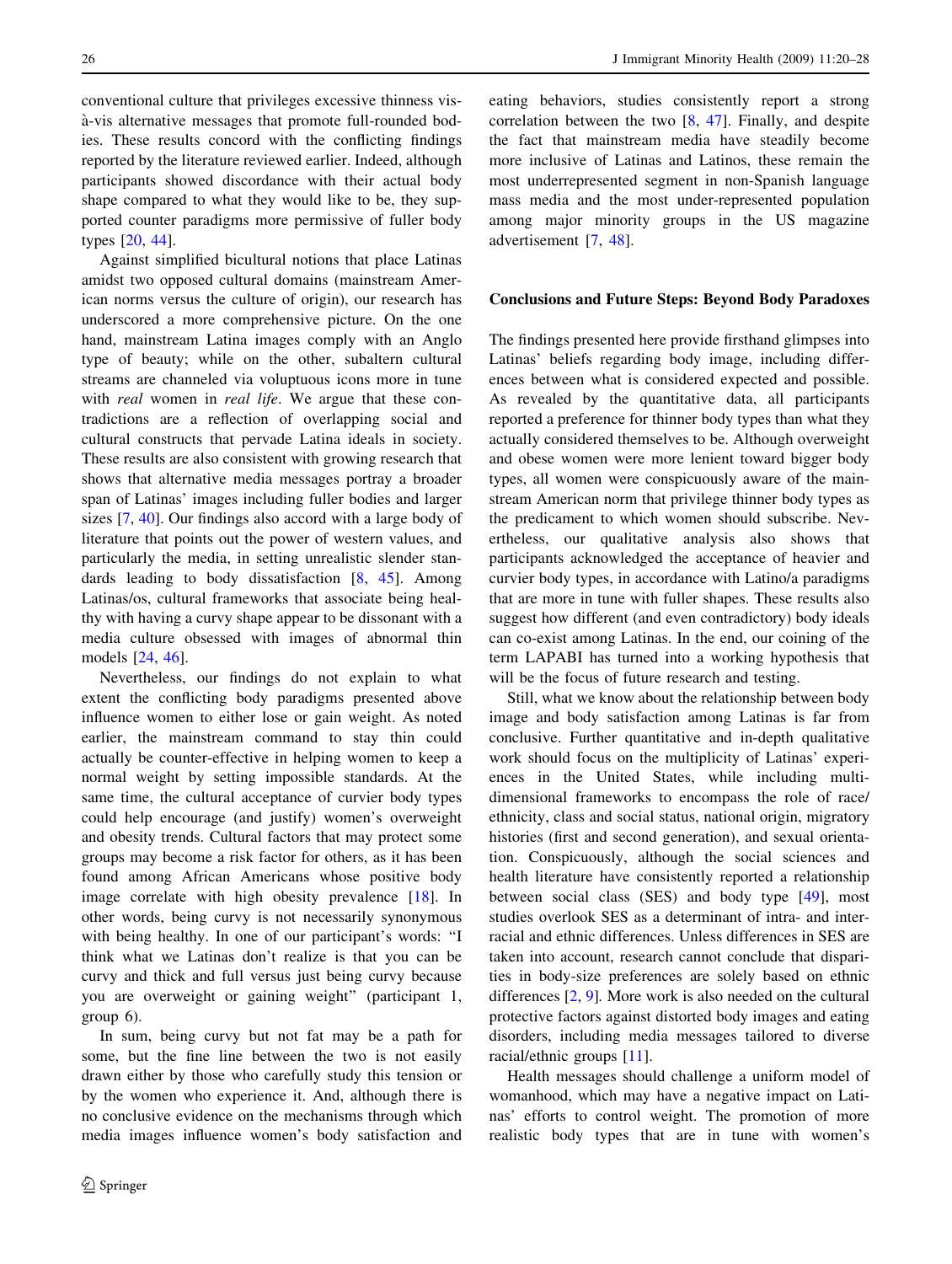<span id="page-7-0"></span>differences may be more effective in targeting Latinas in the United States. To be a woman, and to become one, has different connotations among women in the United States. The film that opened this article, "Real Women Have Curves,'' reminds us that between fiction and reality, and between what is desirable and possible, there are many different Latinas for whom subjective notions of personal beauty are drawn from multiple cultural commands, leading them to challenge their own boundaries and dare to go where no other women have gone before.

Acknowledgements We want to express our sincere gratitude to the study participants who generously shared their time and personal stories with us. We also want to acknowledge Beatrice J. Krauss, the Executive Director of the Hunter College Office of Research and Grant Support (ORGS) for facilitating the editorial support of Robert Kaplan. His invaluable comments, suggestions and detailed proofreading of an earlier version of this piece greatly contributed to the final product. We also want to thank Nancy Sohler and Gerry Oppenheimer, Coordinators of the CUNY Doctoral Research Seminar, and Dr. Nicholas Freudenberg, Director of the CUNY Doctor of Public Health Program, for inviting us to present this study to the CUNY Urban Health Collaborative and Doctor of Public Health Program Faculty Seminar Series on April 15, 2008. We also want to acknowledge the Seminar's participants for their valuable comments and suggestions to our research work on body image. Finally, we are very grateful to Sana Loue, editor of this Journal, for her ongoing encouragement and generous advice regarding our work on immigration and health. This study was supported in part by two PSC-CUNY grants, # 68770-00 37 and # 68747-00 37 and by the Rousseau Gift.

## References

- 1. Lewis, JA. Film. Magazine Americana. [www.americanpopular.](http://www.americanpopular.culture.com/archive/fim/young_latinas.htm) [culture.com/archive/fim/young\\_latinas.htm](http://www.americanpopular.culture.com/archive/fim/young_latinas.htm); 2005.
- 2. Cachelin FM, Rebeck RM, Chung GH, Pelayo E. Does ethnicity influence body-size preference? A comparison of body image and body size. Obes Res. 2002;10(3):158–66. doi[:10.1038/oby.](http://dx.doi.org/10.1038/oby.2002.25) [2002.25](http://dx.doi.org/10.1038/oby.2002.25).
- 3. Ogden CL, Carroll MD, Curtin LR, McDowell MA, Tabak CJ, Flegal KM. Prevalence of Overweight and Obesity in the United States, 1999–2004. J Amer Med Assoc. 2006;295(13):1549–55. doi:[10.1001/jama.295.13.1549.](http://dx.doi.org/10.1001/jama.295.13.1549)
- 4. Wang Y, Beydoun MA. The obesity epidemic in the United States—gender, age, socioeconomic, racial/ethnic, and geographic characteristics: a systematic review and meta-regression analysis. Epidemiol Rev. 2007;29:6–28. doi:[10.1093/epirev/](http://dx.doi.org/10.1093/epirev/mxm007) [mxm007.](http://dx.doi.org/10.1093/epirev/mxm007)
- 5. Shai I, Jiang R, Manson JE, Stampfer MJ, Willett WC, Colditz GA. Ethnicity, obesity, and risk of type 2 diabetes in women: a 20-year follow-up study. Diab Care. 2006;29(7):1585–90. doi: [10.2337/dc06-0057.](http://dx.doi.org/10.2337/dc06-0057)
- 6. Stein CJ, Colditz GA. The epidemic of obesity. J Clin Endocrinol Metab. 2004;89(6):2522–5. doi:[10.1210/jc.2004-0288.](http://dx.doi.org/10.1210/jc.2004-0288)
- 7. Pompper D, Koenig J. Cross-cultural-generational perceptions of ideal body image: Hispanic women and magazine standards. J Mass Commun Quart. 2004;1:89–107.
- 8. Grogan S. Body image and health. J Health Psychol. 2006;11(4): 523–30. doi[:10.1177/1359105306065013.](http://dx.doi.org/10.1177/1359105306065013)
- 9. de Casanova EM. No ugly women. Gend Soc. 2004;18(3):287– 308. doi[:10.1177/0891243204263351](http://dx.doi.org/10.1177/0891243204263351).
- 10. Sussman NM, Truong N, Lim J. Who experiences ''America the beautiful'': ethnicity moderating the effect of acculturation on body image and risks for eating disorders among immigrant women. Intl J Intercult Relat. 2007;31(1):29–49. doi[:10.1016/](http://dx.doi.org/10.1016/j.ijintrel.2006.03.003) [j.ijintrel.2006.03.003](http://dx.doi.org/10.1016/j.ijintrel.2006.03.003).
- 11. Warren CS, Gleaves D, Cepeda-Benito A, Fernandez M, Rodriguez-Ruiz S. Ethnicity as a protective factor against internalization of a thin ideal and body dissatisfaction. Intl J Eat Disord. 2005;35(3):241–9. doi[:10.1002/eat.20102](http://dx.doi.org/10.1002/eat.20102).
- 12. Anderson LA, Eyler AA, Galuska DA, Brown DR, Brownson RC. Relationship of satisfaction with body size and trying to lose weight in a national survey of overweight and obese women aged 40 and older, United States. Prev Med. 2002;35(4):390–6. doi: [10.1006/pmed.2002.1079.](http://dx.doi.org/10.1006/pmed.2002.1079)
- 13. Paeratakul S, White MA, Williamson DA, Ryan DH, Bray GA. Sex, race/ethnicity, socioeconomic status, and BMI in relation to self-perception of overweight. Obes Res. 2002;10:345–50. doi: [10.1038/oby.2002.48.](http://dx.doi.org/10.1038/oby.2002.48)
- 14. Mintz LB, O'Halloran MS. The eating attitudes test: validation with DSM-IV eating disorder criteria. J Pers Assess. 2000;74: 489–504. doi:[10.1207/S15327752JPA7403\\_11.](http://dx.doi.org/10.1207/S15327752JPA7403_11)
- 15. Henriques GR, Calhoun LG. Gender and ethnic differences in the relationship between body esteem and self-esteem. J Psychol. 1999;133(4):357.
- 16. Stice E. Review of the evidence for a sociocultural model of bulimia nervosa and an exploration of the mechanisms of action. Clin Psychol Rev. 1994;14:633–61. doi:[10.1016/0272-7358\(94\)](http://dx.doi.org/10.1016/0272-7358(94)90002-7) [90002-7.](http://dx.doi.org/10.1016/0272-7358(94)90002-7)
- 17. Sánchez-Johnsen LAP, Fitzgibbon ML, Martinovich Z, Stolley MR, Dyer AR, Van Horn L. Ethnic differences in correlates of obesity between Latin-American and Black women. Obesity Res. 2004;12:652–60. doi[:10.1038/oby.2004.75.](http://dx.doi.org/10.1038/oby.2004.75)
- 18. Lovejoy M. Disturbances in the social body. Differences in body image and eating problems among African American and White women. Gend Soc. 2001;15(2):239–61. doi[:10.1177/08912430](http://dx.doi.org/10.1177/089124301015002005) [1015002005](http://dx.doi.org/10.1177/089124301015002005).
- 19. Gilbert SC. Eating disorders in women of color. Clin Psychol Sci Pract. 2003;10(4):444–55. doi:[10.1093/clipsy/bpg045.](http://dx.doi.org/10.1093/clipsy/bpg045)
- 20. Poran MA. Denying diversity: perceptions of beauty and social comparison processes among Latina, Black, and White women. Sex Role. 2004;47(1–2):65–81.
- 21. Baca Zinn M. Family, feminism, and race in America. Gend Soc. 1990;4(1):68–82. doi:[10.1177/089124390004001006](http://dx.doi.org/10.1177/089124390004001006).
- 22. Hrabosky JI, Grilo CM. Body image and eating disordered behavior in a community sample of Black and Hispanic women. Eat Behav. 2006;8:106–14. doi[:10.1016/j.eatbeh.2006.02.005](http://dx.doi.org/10.1016/j.eatbeh.2006.02.005).
- 23. Yanovski SZ. Eating disorders, race, and mythology. Arch Fam Med. 2000;9(1):88. doi:[10.1001/archfami.9.1.88](http://dx.doi.org/10.1001/archfami.9.1.88).
- 24. Root MP. Disordered eating in women of color. Sex Role. 1990;22(7–8):525–36. doi:[10.1007/BF00288168.](http://dx.doi.org/10.1007/BF00288168)
- 25. Smith JE, Krejci J. Minorities join the majority: eating disturbances among Hispanic and Native American Youth. Intl J Eat Disord. 1991;10(2):179–86. doi:10.1002/1098-108X(199103)10:2<179:: AID-EAT2260100206>3.0.CO;2-S.
- 26. Schooler D, Ward LM, Merriwether A, Caruthers A. Who's that girl: television' role in the body image development of young White and Black women. Psychol Women Quart. 2004;28(1):38– 47. doi[:10.1111/j.1471-6402.2004.00121.x](http://dx.doi.org/10.1111/j.1471-6402.2004.00121.x).
- 27. Molinary R. Beauty, body image and growing up Latina. Emeryville, CA: Seal Press; 2007.
- 28. Perez M, Voelz ZR, Pettit JW, Joiner TE Jr. The role of acculturative stress and body dissatisfaction in predicting bulimic symptomatology across ethnic groups. Intl J Eat Disord. 2002;4:442–54. doi[:10.1002/eat.10006](http://dx.doi.org/10.1002/eat.10006).
- 29. Bay-Cheng LY, Zucker AN, Stewart AJ, Pomerleau CS. Linking femininity, weight concern, and mental health among Latina,